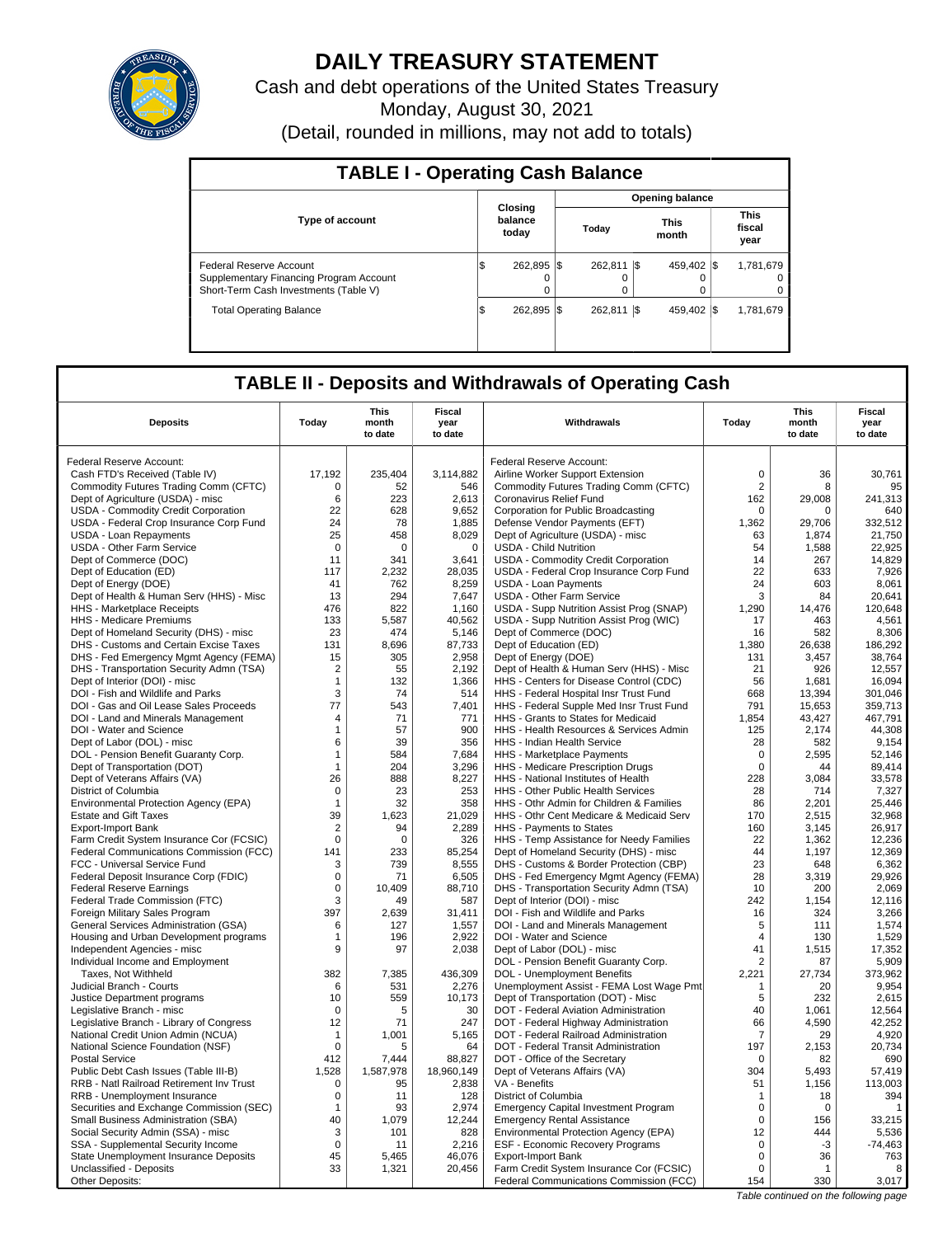|                                                                               |                                                                                      |             |                                   | <b>TABLE II cont. - Deposits and Withdrawals of Operating Cash</b>   |                                  |                                   |                            |
|-------------------------------------------------------------------------------|--------------------------------------------------------------------------------------|-------------|-----------------------------------|----------------------------------------------------------------------|----------------------------------|-----------------------------------|----------------------------|
| <b>Deposits</b>                                                               | <b>This</b><br>Fiscal<br>Today<br>month<br>Withdrawals<br>year<br>to date<br>to date |             | Today                             | <b>This</b><br>month<br>to date                                      | <b>Fiscal</b><br>year<br>to date |                                   |                            |
| Federal Housing Admin: Note Sales                                             | 65                                                                                   | 1,802       | 19,514                            | FCC - Universal Service Fund                                         | 489                              | 736                               | 7,985                      |
| Thrift Savings Plan Transfer                                                  | 209                                                                                  | 3,902       | 44,034                            | Federal Deposit Insurance Corp (FDIC)                                | $\mathbf 0$                      | 36                                | 838                        |
|                                                                               |                                                                                      |             |                                   | Federal Employees Insurance Payments                                 | 233                              | 7,682                             | 81,763                     |
|                                                                               |                                                                                      |             |                                   | Federal Salaries (EFT)                                               | 211                              | 15,868                            | 189.157                    |
|                                                                               |                                                                                      |             |                                   | Federal Trade Commission (FTC)                                       | 5                                | 75                                | 528                        |
|                                                                               |                                                                                      |             |                                   | General Services Administration (GSA)                                | 164                              | 2,420                             | 24,741                     |
|                                                                               |                                                                                      |             |                                   | Housing and Urban Development programs                               | 131                              | 6,168                             | 66,152                     |
|                                                                               |                                                                                      |             |                                   | Independent Agencies - misc                                          | 8                                | 352                               | 3,584                      |
|                                                                               |                                                                                      |             |                                   | <b>Interest on Treasury Securities</b>                               | $\mathbf{1}$                     | 52,361                            | 277,415                    |
|                                                                               |                                                                                      |             |                                   | IRS - Advanced Child Tax Credit (EFT)                                | 0                                | 11,830                            | 24,566                     |
|                                                                               |                                                                                      |             |                                   | IRS - Economic Impact Payments (EFT)                                 | $\mathbf 0$                      | 991                               | 442,680                    |
|                                                                               |                                                                                      |             |                                   | IRS Tax Refunds Business (EFT)                                       | 99                               | 1,700                             | 28.314                     |
|                                                                               |                                                                                      |             |                                   | IRS Tax Refunds Individual (EFT)                                     | $1/-4$                           | 13,678                            | 332,401                    |
|                                                                               |                                                                                      |             |                                   | Judicial Branch - Courts                                             | 18                               | 486                               | 1,967                      |
|                                                                               |                                                                                      |             |                                   | Justice Department programs                                          | 95                               | 1,898                             | 19,425                     |
|                                                                               |                                                                                      |             |                                   | Legislative Branch - misc                                            | $\mathbf{1}$                     | 94                                | 1,141                      |
|                                                                               |                                                                                      |             |                                   | Legislative Branch - Library of Congress                             | 1                                | 31                                | 672                        |
|                                                                               |                                                                                      |             |                                   | <b>NASA</b>                                                          | 0                                | 1,938                             | 18,408                     |
|                                                                               |                                                                                      |             |                                   |                                                                      | $\Omega$                         | 894                               | 2.739                      |
|                                                                               |                                                                                      |             |                                   | National Credit Union Admin (NCUA)                                   |                                  |                                   | 6,266                      |
|                                                                               |                                                                                      |             |                                   | National Science Foundation (NSF)                                    | 30                               | 761                               |                            |
|                                                                               |                                                                                      |             |                                   | Postal Service Money Orders and Other                                | 119                              | 3,066                             | 38,843                     |
|                                                                               |                                                                                      |             |                                   | Public Debt Cash Redemp. (Table III-B)                               | 1,588                            | 1,486,605                         | 17,653,349                 |
|                                                                               |                                                                                      |             |                                   | Railroad Retirement Board (RRB) - misc                               | 2                                | 3                                 | 45                         |
|                                                                               |                                                                                      |             |                                   | <b>RRB - Benefit Payments</b>                                        | 1                                | 1,165                             | 12,885                     |
|                                                                               |                                                                                      |             |                                   | Securities and Exchange Commission (SEC)                             | 1                                | 115                               | 1,124                      |
|                                                                               |                                                                                      |             |                                   | Small Business Administration (SBA)                                  | 3.682                            | 90.421                            | 639.682                    |
|                                                                               |                                                                                      |             |                                   | Social Security Admin (SSA) - misc                                   | 10                               | 345                               | 4,240                      |
|                                                                               |                                                                                      |             |                                   | SSA - Benefits Payments                                              | $2/-2$                           | 84,447                            | 915,783                    |
|                                                                               |                                                                                      |             |                                   | SSA - Supplemental Security Income                                   | 8                                | 242                               | 50,206                     |
|                                                                               |                                                                                      |             |                                   | <b>Transportation Services</b>                                       | 30                               | 1,053                             | 1,053                      |
|                                                                               |                                                                                      |             |                                   | Other Withdrawals:                                                   |                                  |                                   |                            |
|                                                                               |                                                                                      |             |                                   | Agency for Internat'l Development                                    | 80                               | 1,324                             | 19,994                     |
|                                                                               |                                                                                      |             |                                   | <b>State Department</b>                                              | 196                              | 1,939                             | 16,589                     |
|                                                                               |                                                                                      |             |                                   | Unclassified                                                         | 2,166                            | 31,319                            | 312,054                    |
| <b>Total Other Deposits</b><br>Change in Balance of Uncollected               | 274                                                                                  | 6.082       | 77,138                            | <b>Total, Other Withdrawals</b>                                      | 2,441                            | 48,487                            | 696,445                    |
| Funds                                                                         | 0                                                                                    | $\mathbf 0$ | $\mathbf 0$                       |                                                                      |                                  |                                   |                            |
| <b>Transfers from Depositaries</b>                                            | $\mathbf 0$                                                                          | $\mathbf 0$ | 0                                 | <b>Transfers to Depositaries</b>                                     | 0                                | $\mathbf 0$                       | $\mathbf 0$                |
|                                                                               |                                                                                      |             |                                   |                                                                      |                                  |                                   |                            |
| <b>Total Federal Reserve Account</b>                                          | 21,700                                                                               | 1,894,574   | 23,275,387                        | <b>Total Federal Reserve Account</b>                                 | 21,616                           | 2,091,081                         | 24,794,171                 |
| Short-Term Cash Investments:<br><b>Transfers from Federal Reserve Account</b> |                                                                                      |             |                                   | Short-Term Cash Investments:<br>Transfers to Federal Reserve Account |                                  |                                   |                            |
| (Table V)                                                                     | $\Omega$                                                                             | $\Omega$    | 0                                 | (Table V)                                                            | 0                                | $\Omega$                          |                            |
| Total Deposits (excluding transfers)                                          |                                                                                      |             | 21,700 \$ 1,894,574 \$ 23,275,387 | Total Withdrawals (excluding transfers)                              |                                  | 21,616 \$ 2,091,081 \$ 24,794,171 |                            |
|                                                                               |                                                                                      |             |                                   | Net Change in Operating Cash Balance                                 | l\$<br>83   \$                   |                                   | $-196,507$ \$ $-1,518,784$ |
|                                                                               |                                                                                      |             |                                   |                                                                      |                                  |                                   |                            |

|                                          |         |                 |                                 |                                                 |             |                                               |  |                                 |                  |                           |  | See Footnote   |
|------------------------------------------|---------|-----------------|---------------------------------|-------------------------------------------------|-------------|-----------------------------------------------|--|---------------------------------|------------------|---------------------------|--|----------------|
|                                          |         |                 |                                 |                                                 |             | <b>TABLE III-A - Public Debt Transactions</b> |  |                                 |                  |                           |  |                |
| <b>Issues</b>                            | Today   |                 | <b>This</b><br>month<br>to date | Fiscal<br><b>Redemptions</b><br>year<br>to date |             | Today                                         |  | <b>This</b><br>month<br>to date |                  | Fiscal<br>year<br>to date |  |                |
| Marketable:                              |         |                 |                                 |                                                 |             | Marketable:                                   |  |                                 |                  |                           |  |                |
| Bills:                                   |         |                 |                                 |                                                 |             | <b>Bills</b>                                  |  |                                 | $0 \,$ $\upbeta$ | 1,161,369 \$              |  | 15,018,410     |
| <b>Regular Series</b>                    |         | $-1$ $\sqrt{3}$ | $812,344$ \$                    |                                                 | 9,822,471   | <b>Notes</b>                                  |  | 0                               |                  | 269,062                   |  | 2,052,315      |
| <b>Cash Management Series</b>            |         | $\Omega$        | 270,008                         |                                                 | 4,230,142   | <b>Bonds</b>                                  |  |                                 |                  | 9,506                     |  | 29,649         |
| <b>Notes</b>                             |         |                 | 400,374                         |                                                 | 3,791,171   | <b>Federal Financing Bank</b>                 |  |                                 |                  |                           |  | 1,209          |
| <b>Bonds</b>                             |         | 0               | 65,344                          |                                                 | 628,868     | Nonmarketable:                                |  |                                 |                  |                           |  |                |
| Inflation-Protected Securities Increment |         | 1,442           | 14,771                          |                                                 | 75,437      | <b>United States Savings Securities</b>       |  | 36                              |                  | 810                       |  | 9,600          |
| <b>Federal Financing Bank</b>            |         |                 | O                               |                                                 | 0           | <b>Government Account Series</b>              |  | 267,500                         |                  | 6,866,126                 |  | 95,453,297     |
| Nonmarketable:                           |         |                 |                                 |                                                 |             | Hope Bonds                                    |  |                                 |                  |                           |  | $\overline{0}$ |
| United States Savings Securities:        |         |                 |                                 |                                                 |             | <b>Domestic Series</b>                        |  |                                 |                  |                           |  | 71,549         |
| Cash Issue Price                         |         | 9               | 123                             |                                                 | 1,356       | <b>Foreign Series</b>                         |  |                                 |                  |                           |  | $\Omega$       |
| Interest Increment                       |         | $\overline{2}$  | 353                             |                                                 | 3,614       | <b>State and Local Series</b>                 |  | 28                              |                  | 9,772                     |  | 94,230         |
| <b>Government Account Series</b>         | 266,081 |                 | 6,749,143                       |                                                 | 95,541,493  | Other                                         |  | 1,524                           |                  | 36,086                    |  | 377,596        |
| Hope Bonds                               |         |                 |                                 |                                                 |             |                                               |  |                                 |                  |                           |  |                |
| <b>Domestic Series</b>                   |         |                 |                                 |                                                 |             |                                               |  |                                 |                  |                           |  |                |
| <b>Foreign Series</b>                    |         |                 |                                 |                                                 |             |                                               |  |                                 |                  |                           |  |                |
| State and Local Series                   |         |                 | 4,012                           |                                                 | 117,292     |                                               |  |                                 |                  |                           |  |                |
| Other                                    | 1,519   |                 | 36,076                          |                                                 | 378,139     | <b>Total Redemptions</b>                      |  | $269,088$ \$                    |                  | 8,352,731 \$              |  | 113,107,856    |
| <b>Total Issues</b>                      | 269,053 | IS.             | 8,352,550 \$                    |                                                 | 114,590,006 | Net Change in Public Debt Outstanding         |  | $-36$ $\sqrt{3}$                |                  | $-180$ S                  |  | 1,482,150      |
|                                          |         |                 |                                 |                                                 |             |                                               |  |                                 |                  |                           |  |                |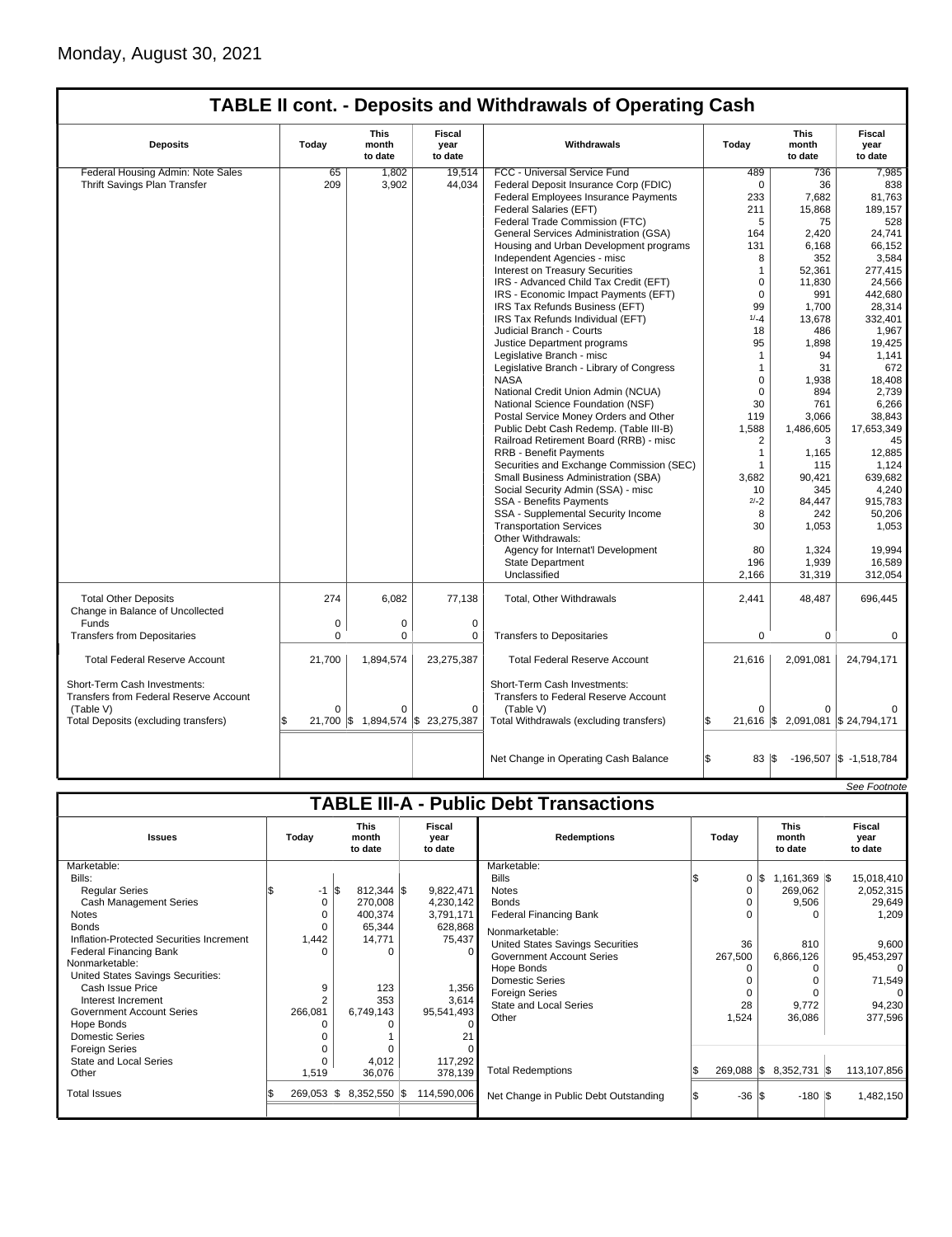| <b>TABLE III-B - Adjustment of Public Debt</b><br><b>Transactions to Cash Basis</b>                                                                                                                                                                                                                                                                                                                |       |                                                                  |     |                                                               |                                                                                        |  |  |  |                                 |  |                                  |
|----------------------------------------------------------------------------------------------------------------------------------------------------------------------------------------------------------------------------------------------------------------------------------------------------------------------------------------------------------------------------------------------------|-------|------------------------------------------------------------------|-----|---------------------------------------------------------------|----------------------------------------------------------------------------------------|--|--|--|---------------------------------|--|----------------------------------|
| <b>Transactions</b>                                                                                                                                                                                                                                                                                                                                                                                | Today |                                                                  |     |                                                               |                                                                                        |  |  |  | <b>This</b><br>month<br>to date |  | <b>Fiscal</b><br>year<br>to date |
| Public Debt Cash Issues:<br>Public Debt Issues (Table III-A)<br>Premium on New Issues<br>Discount on New Issues:<br>Bills $(-)$<br>Bonds and Notes (-)<br>Federal Financing Bank (-)<br>Government Account Transactions (-)<br>Hope Bonds (-)<br>Interest Increment on United States<br>Savings Securities (-)<br>Inflation-Protected Securities Increment<br><b>Total Public Debt Cash Issues</b> | \$    | 269,053<br>0<br>0<br>$\Omega$<br>0<br>266,081<br>n<br>2<br>1,442 | I\$ | 1,558<br>171<br>1,693<br>U<br>6,749,143<br>o<br>353<br>14,771 | 8,352,550   \$14,590,006<br>21,069<br>2,691<br>28,815<br>95,541,493<br>3.614<br>74,312 |  |  |  |                                 |  |                                  |
| Deposited in Federal Reserve Account                                                                                                                                                                                                                                                                                                                                                               | S.    | 1,528                                                            | l\$ | 1,587,978                                                     | \$18,960,149                                                                           |  |  |  |                                 |  |                                  |
| <b>Public Debt Cash Redemptions:</b><br>Public Debt Redemptions (Table III-A)<br>Premium on Debt Buyback Operation<br>Discount on Debt Buyback Operation (-)<br>Federal Financing Bank (-)<br>Government Account Transactions (-)<br>Hope Bonds (-)<br><b>Total Public Debt Cash Redemptions</b>                                                                                                   | l\$   | 269,088<br>0<br>$\Omega$<br>O<br>267,500<br>O                    | 1\$ | 8,352,731<br>O<br>o<br>0<br>6,866,126<br>o                    | \$13,107,856<br>ŋ<br>1,209<br>95,453,297<br>$\Omega$                                   |  |  |  |                                 |  |                                  |
| Withdrawn from Federal Reserve Acct.                                                                                                                                                                                                                                                                                                                                                               | l\$   | 1,588                                                            | l\$ |                                                               | 1,486,605   \$17,653,349                                                               |  |  |  |                                 |  |                                  |

| <b>TABLE III-C - Debt Subject to Limit</b>                                        |                             |                                                                                                     |                           |                           |  |  |  |  |  |  |
|-----------------------------------------------------------------------------------|-----------------------------|-----------------------------------------------------------------------------------------------------|---------------------------|---------------------------|--|--|--|--|--|--|
|                                                                                   | Closing                     | Opening balance                                                                                     |                           |                           |  |  |  |  |  |  |
| <b>Balance Transactions</b>                                                       | balance<br>today            | Today                                                                                               | <b>This</b><br>month      | Fiscal<br>year            |  |  |  |  |  |  |
| Debt Held by the Public<br>Intragovernmental Holdings<br><b>Total Public Debt</b> | \$22,246,921<br>6,180,620   | \$22,243,673<br>6,183,904                                                                           | \$22,284,628<br>6,143,094 | \$21,018,952<br>5,926,439 |  |  |  |  |  |  |
| Outstanding<br>Less: Debt Not<br>Subject to Limit:                                | 28,427,541                  | 28,427,577                                                                                          | 28,427,722                | 26,945,391                |  |  |  |  |  |  |
| Other Debt                                                                        | 478                         | 478                                                                                                 | 478                       | 478                       |  |  |  |  |  |  |
| <b>Unamortized Discount</b>                                                       | 19,573                      | 19,608                                                                                              | 19,753                    | 17,271                    |  |  |  |  |  |  |
| <b>Federal Financing Bank</b>                                                     | 6,053                       | 6,053                                                                                               | 6,053                     | 7,262                     |  |  |  |  |  |  |
| Hope Bonds<br>Plus: Other Debt Subject to Limit<br>Guaranteed Debt of             | 0                           | O                                                                                                   | 0                         | o                         |  |  |  |  |  |  |
| Government Agencies                                                               | $\Omega$                    | $\Omega$                                                                                            | 0                         | 0                         |  |  |  |  |  |  |
| <b>Total Public Debt</b><br>Subject to Limit                                      |                             | $\frac{1}{2}$ 28,401,438 $\frac{1}{2}$ 28,401,438 $\frac{1}{2}$ 28,401,438 $\frac{1}{2}$ 26,920,380 |                           |                           |  |  |  |  |  |  |
| <b>Statutory Debt Limit</b>                                                       | $$28,401,463$ $$28,401,463$ |                                                                                                     | $\$28,401,463$            | SUSP-1                    |  |  |  |  |  |  |
|                                                                                   |                             |                                                                                                     |                           |                           |  |  |  |  |  |  |

| See Footnote |
|--------------|
|--------------|

| <b>TABLE IV - Federal Tax Deposits</b>                                                                                                                                                                                                 |     |                                                               |     |                                                            |     |                                                                      |  |  |
|----------------------------------------------------------------------------------------------------------------------------------------------------------------------------------------------------------------------------------------|-----|---------------------------------------------------------------|-----|------------------------------------------------------------|-----|----------------------------------------------------------------------|--|--|
| Classification                                                                                                                                                                                                                         |     | Today                                                         |     | <b>This</b><br>month<br>to date                            |     | Fiscal<br>year<br>to date                                            |  |  |
| Withheld Income and Employment Taxes<br>Individual Income Taxes<br><b>Railroad Retirement Taxes</b><br>Excise Taxes<br><b>Corporation Income Taxes</b><br><b>Federal Unemployment Taxes</b><br>Estate and Gift Taxes & Misc IRS Rcpts. | l\$ | $16,203$ \$<br>717<br>34<br>107<br>149<br>2<br>$\overline{2}$ |     | 224,903 \$<br>6,499<br>450<br>7.027<br>4,128<br>588<br>100 |     | 2,492,866<br>333,561<br>4,845<br>66,741<br>309,661<br>6,353<br>4,536 |  |  |
| Total                                                                                                                                                                                                                                  | \$  | $17,214$ $\sqrt{5}$                                           |     | 243,694                                                    | 1\$ | 3,218,563                                                            |  |  |
| Cash Federal Tax Deposits:<br>Direct<br><b>Through Depositaries</b>                                                                                                                                                                    | \$  | 34 S<br>17,158                                                |     | 2,817<br>232,588                                           | l\$ | 28,415<br>3,086,466                                                  |  |  |
| <b>Total Cash FTD's</b><br>Inter-agency Transfers                                                                                                                                                                                      | \$  | 17,192<br>22                                                  | l\$ | 235,404<br>8,290                                           | 1\$ | 3,114,882<br>103,681                                                 |  |  |
| Total                                                                                                                                                                                                                                  | \$  | $17,214$ $\sqrt{ }$                                           |     | 243,694                                                    | 1\$ | 3,218,563                                                            |  |  |
|                                                                                                                                                                                                                                        |     |                                                               |     |                                                            |     |                                                                      |  |  |

|                                              |          |                           |          |                 | ,,,,,,,,,,, |  |  |  |  |
|----------------------------------------------|----------|---------------------------|----------|-----------------|-------------|--|--|--|--|
| <b>TABLE V - Short-Term Cash Investments</b> |          |                           |          |                 |             |  |  |  |  |
|                                              |          | <b>Type of Depositary</b> |          |                 |             |  |  |  |  |
| <b>Balance Transactions</b>                  |          |                           |          |                 | Total       |  |  |  |  |
|                                              | А        |                           | в        | С               |             |  |  |  |  |
| Opening Balance Today<br>Deposits:           | 0        | l\$                       | 0        | 1\$<br>0        | 1\$         |  |  |  |  |
| <b>Transfers to Depositaries</b>             | O        |                           | 0        | 0               |             |  |  |  |  |
| <b>Special Direct Investment</b>             | 0        |                           | O        | 0               |             |  |  |  |  |
| <b>Term Investment</b>                       | 0        |                           | 0        | 0               |             |  |  |  |  |
| Repo Investment                              | O        |                           | 0        | O               |             |  |  |  |  |
| Withdrawals:                                 |          |                           |          |                 |             |  |  |  |  |
| <b>Treasury Initiated</b>                    | 0        |                           | 0        | 0               |             |  |  |  |  |
| Depositary Initiated                         | O        |                           | O        | O               |             |  |  |  |  |
| Special Direct Investment                    | Ω        |                           | O        | 0               |             |  |  |  |  |
| <b>Term Investment</b>                       | O        |                           | O        | O               |             |  |  |  |  |
| Repo Investment                              | 0        |                           | 0        | 0               |             |  |  |  |  |
|                                              |          |                           |          |                 |             |  |  |  |  |
| Closing Balance Today                        | $\Omega$ | I\$                       | $\Omega$ | I\$<br>$\Omega$ | 1\$         |  |  |  |  |

| <b>TABLE VI - Income Tax Refunds Issued</b> |          |  |                                 |                           |  |  |  |  |  |  |
|---------------------------------------------|----------|--|---------------------------------|---------------------------|--|--|--|--|--|--|
| <b>Classification</b>                       | Todav    |  | <b>This</b><br>month<br>to date | Fiscal<br>year<br>to date |  |  |  |  |  |  |
| IRS - Advanced Child Tax Credit (Checks)    | 0<br>l\$ |  | $4,102$ \\$<br>l\$              | 6,159                     |  |  |  |  |  |  |
| IRS - Advanced Child Tax Credit (EFT)       | 0        |  | 11.830                          | 24.566                    |  |  |  |  |  |  |
| IRS - Economic Impact Payments (Checks)     | 2        |  | 1.165                           | 86.059                    |  |  |  |  |  |  |
| IRS - Economic Impact Payments (EFT)        | 0        |  | 991                             | 442,680                   |  |  |  |  |  |  |
| IRS Tax Refunds Business (Checks)           | 81       |  | 9,203                           | 61,857                    |  |  |  |  |  |  |
| IRS Tax Refunds Business (EFT)              | 99       |  | 1,700                           | 28,314                    |  |  |  |  |  |  |
| IRS Tax Refunds Individual (Checks)         | 64       |  | 4.743                           | 61.878                    |  |  |  |  |  |  |
| IRS Tax Refunds Individual (EFT)            | $1/-4$   |  | 13.678                          | 332.401                   |  |  |  |  |  |  |

See Footnote

### **Daily Treasury Statement Footnotes:**

### **General Footnotes and Statements:**

This statement summarizes the United States Treasury's cash and debt operations for the Federal Government. Treasury's operating cash is maintained in an account at the Federal Reserve Bank of New York and in short-term cash investments. Treasury minimized and then suspended its short-term cash investment program beginning in November 2008, but anticipates investing again when market conditions warrant. Major information sources include: Federal Reserve Banks, Treasury Regional Financial Centers, Internal Revenue Service Centers, various electronic systems, and information on the Public Debt. Information is presented on a modified cash basis. Deposits are reflected as received and withdrawals are reflected as processed.SOURCE: Bureau of the Fiscal Service, Department of the Treasury. Note: The Daily Treasury Statement (DTS) is available by 4:00 p.m. the following business day on the Fiscal Service website https://fiscal.treasury.gov/reports-statements/dts/. For more information, call the Cash Reporting Branch at 202-874-9789.

#### **TABLE II – Deposits and Withdrawals of Operating Cash**

1/Reported as a negative amount due to a return/reversal of \$4 million.